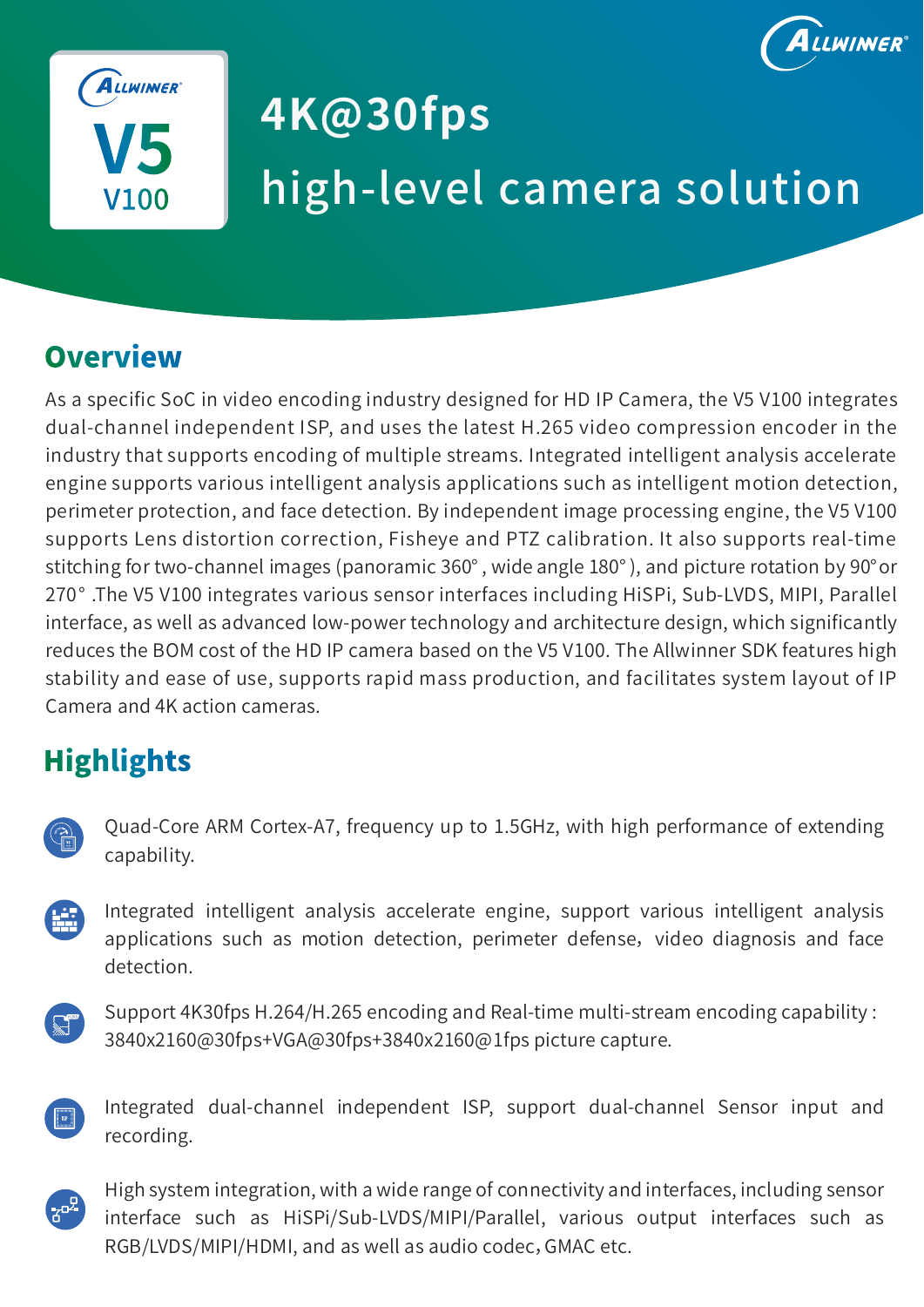### **Feature List**

### **Processor Core**

- Quad-Core Cortex A7@1.5GHz
- Neon acceleration, integrated FPU

### **Video Encoding/Decoding Performance**

- H.264 BP/MP/HP, H.265 Main Profile encoding
- I/P Frame, Smart P frame reference
- MJPEG/JPEG baseline encoding
- Real-time multi-stream H.264/H.265 encoding capability:-3840x2160@30fps+VGA@30fps+ 3840x2160@1fps snapshot
- Maximum JPEG snapshot performance of 3840x2160@30fps
- Maximum H265/H264/MJEPG decoding performance of 3840x2160@30fps
- CBR,VBR modes
- Encoding of eight ROIs
- Support Frame Buffer Uncompression

### **Intelligent Video Analysis**

• Integrated AIE, supporting various intelligent analysis applications such as motion detection, perimeter defense, video diagnosis and face detection

### **Video Interface**

#### **Input**

• Two sensor input, Main input support 4xLane MIPI/12xLane Sub-LVDS/4xLane HiSPi interface, second input support 4xLane MIPI/8xLane Sub-LVDS/4xLane HiSPi interface

- Compatibility with mainstream HD CMOS sensors provided by Sony, Aptina, OmniVision, and Panasonic
- Support BT.601, BT.656, or BT.1120 interface

### **Output**

- One PAL/NTSC output for automatic load detection
- One BT.1120/BT.656 output interface
- One MIPI DSI output, Maximum support 1080P60fps
- One RGB/LVDS output

### **Audio Encoding/Decoding**

- Voice encoding/decoding complying with multiple protocols by using software
- Compliance with the G.711, G.726 and ADPCM protocols
- Audio 3A functions (AEC, ANR, and ALC)

### **Audio Interface**

• Integrated audio CODEC supporting 20-bit audio inputs and outputs

- I2S interface for connecting to an external audio CODEC
- Dual-channel differential MIC inputs for reducing background noises

### **Peripheral Interfaces**

- POR,External reset input
- Internal RTC, Integrated 4-channel ADC
- Six UART interfaces, Eight PWM interfaces
- One USB2.0 OTG,One USB2.0 Host
- RGMII/RMII in 10/100 Mbit/s full-/half-duplex mode and1000Mbit/s full-duplex mode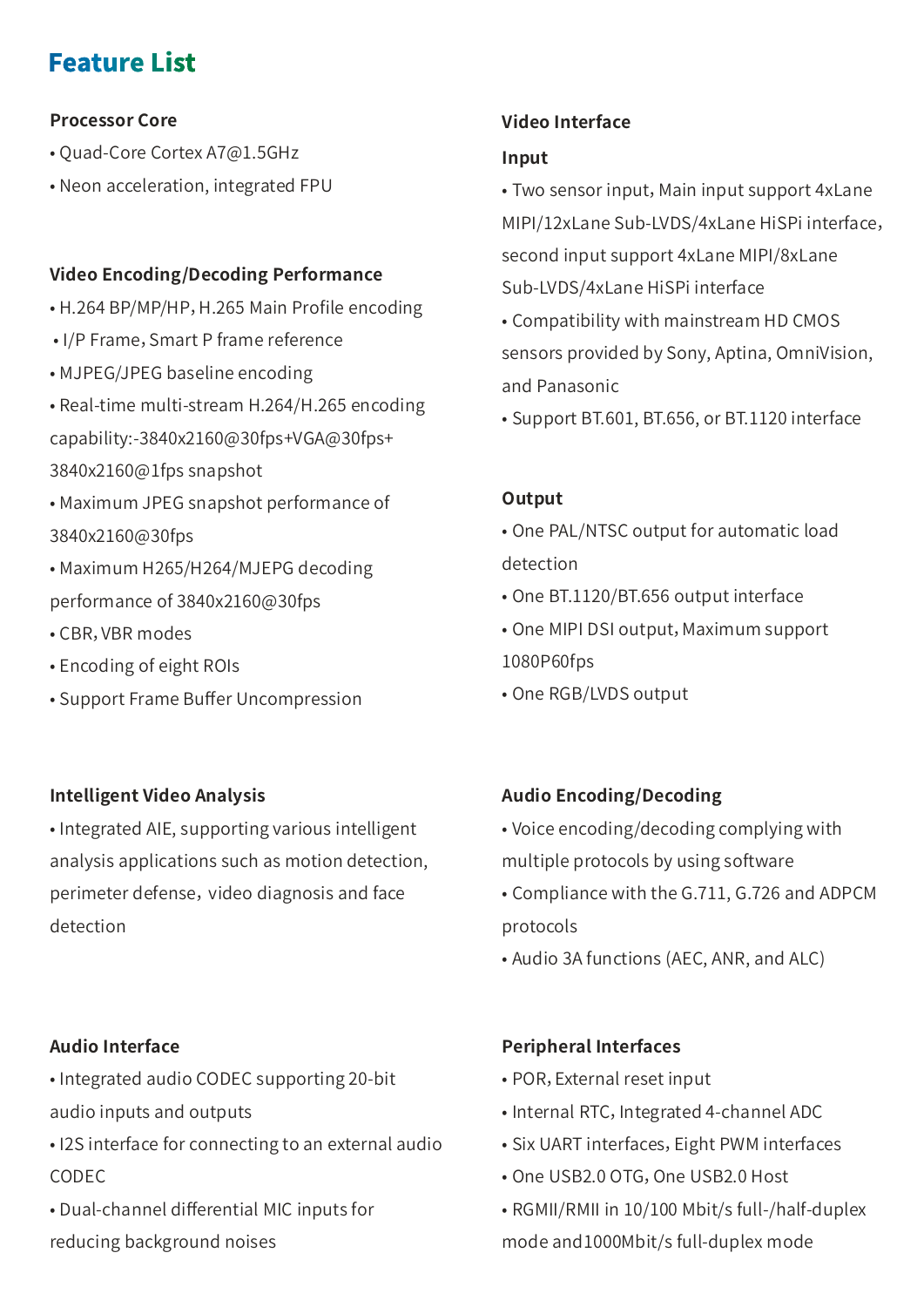#### **ISP**

- 2-channel independent ISP processing,ISP1 Maximum support 4224x3168@30fps, ISP2 Maximum support 3264x2560@30fps
- Adjustable 3A functions (AE, AWB, and AF)
- Highlight compensation, backlight compensation, gamma correction, and color enhancement
- Defect pixel correction, 2D/3D denoising
- Support Sensor Build-In WDR、2F Frame base/Line base WDR、Local Tone mapping
- Support 4-channel  $1/64 \sim 1x$  scale output, include
- 2-channel support Frame Buffer compression
- OSD overlaying of eight regions before encoding
- Picture mirroring and flipping
- ISP tuning tools for the PC

### **Video and Graphics Processing**

- Lens distortion correction and fisheye correction
- Binocular stitching(360° panorama,180° wide angle)
- Picture rotation by 90° or 270°

### **Graphics Display**

- 2-Channel Video layer, Maximum support 4K@30fps
- 2-Channel UI layer, Maximum support 1080P@30fps
- 2-Channel Video layer overlying 2-Channel UI layer
- Support Screen color enhance

### **Security Engine**

- AES, DES, and 3DES encryption and decryption algorithms implemented by using hardware
- RSA1024/2048/4096 signature verification algorithm implemented by using hardware
- Hash-SHA1/256 and HMAC\_SHA1/256 tamper proofing algorithms implemented by using hardware
- Integrated 1.5Kbit Efuse storage space

### **External Memory Interfaces**

- DDR3/DDR3L/LPDDR3/ DDR2/LPDDR2 interface
- 32bit LPDDR3 with the maximum frequency of 667 MHz
- 32bit DDR3/DDR3L with the maximum
- frequency of 800 MHz
- SPI NOR flash interface, Maximum capacity of 32 MB
- 1-/2-/4-wire mode
- 3-byte or 4-byte address mode
- SPI NAND flash interface, maximum capacity of 512 MB
- eMMC 5.0 interface, maximum capacity of 2 TB
- NAND flash interface,Components with 8 GB or larger capacity
- 8-bit data width
- $-4$ -/8-/24-/40-/64-/80-bit ECC
- Booting from the SPI NOR flash, SPI NAND
- flash, or NAND flash

### **Physical Specifications**

- Power consumption
- TBD
- Multi-level power saving mode
- Operating voltages
- 0.9 V core voltage
- 3.3 V I/O voltage and 3.6 V margin voltage
- 1.5 V, or 1.2V DDR3/3L/LPDDR3 SDRAM interface voltage
- Package
- RoHS,TFBGA
- Body size of 17mm x 17mm,Lead pitch of 0.65mm

### **SDK**

• Linux-4.4-based SDK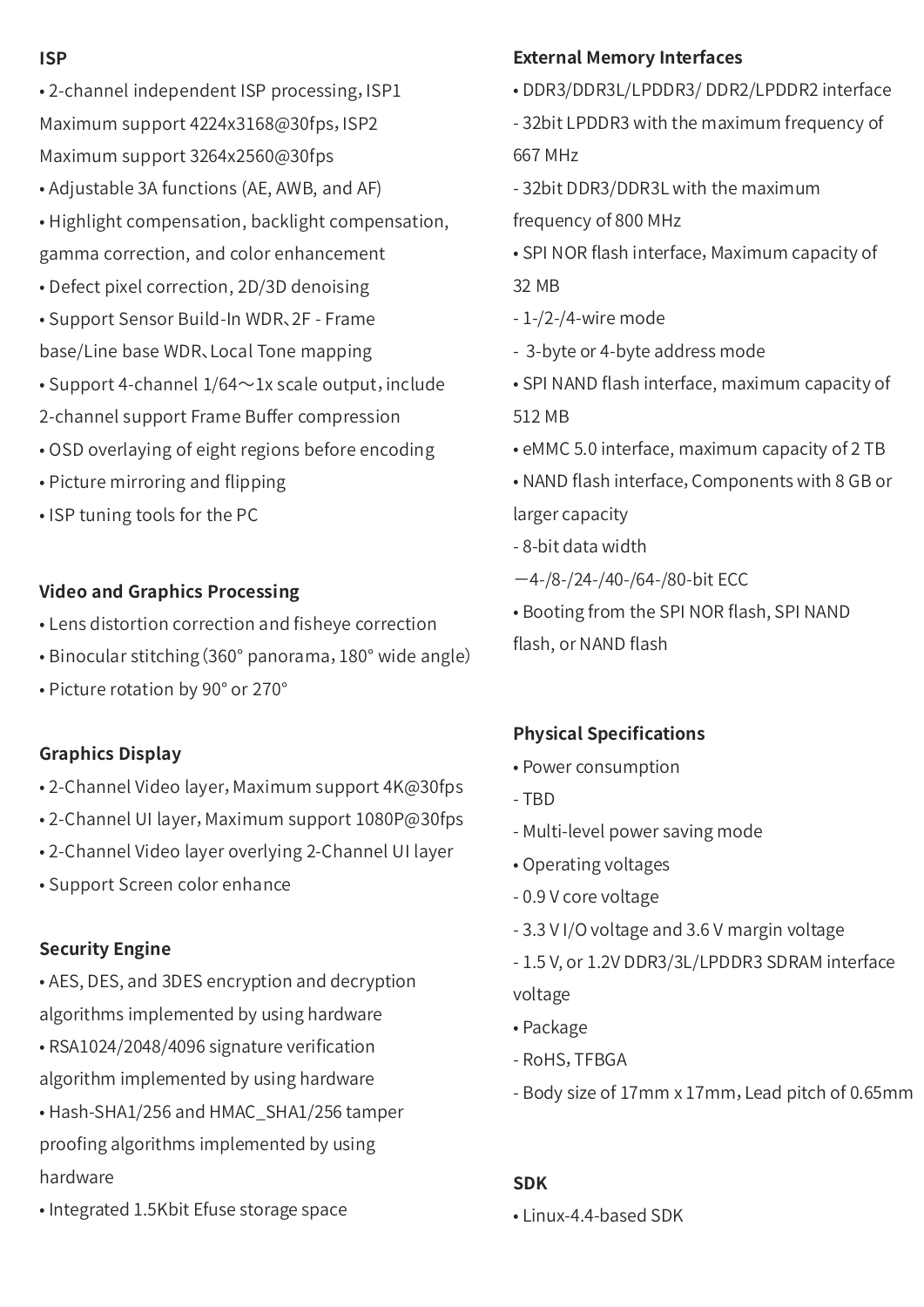### **Block Diagram**

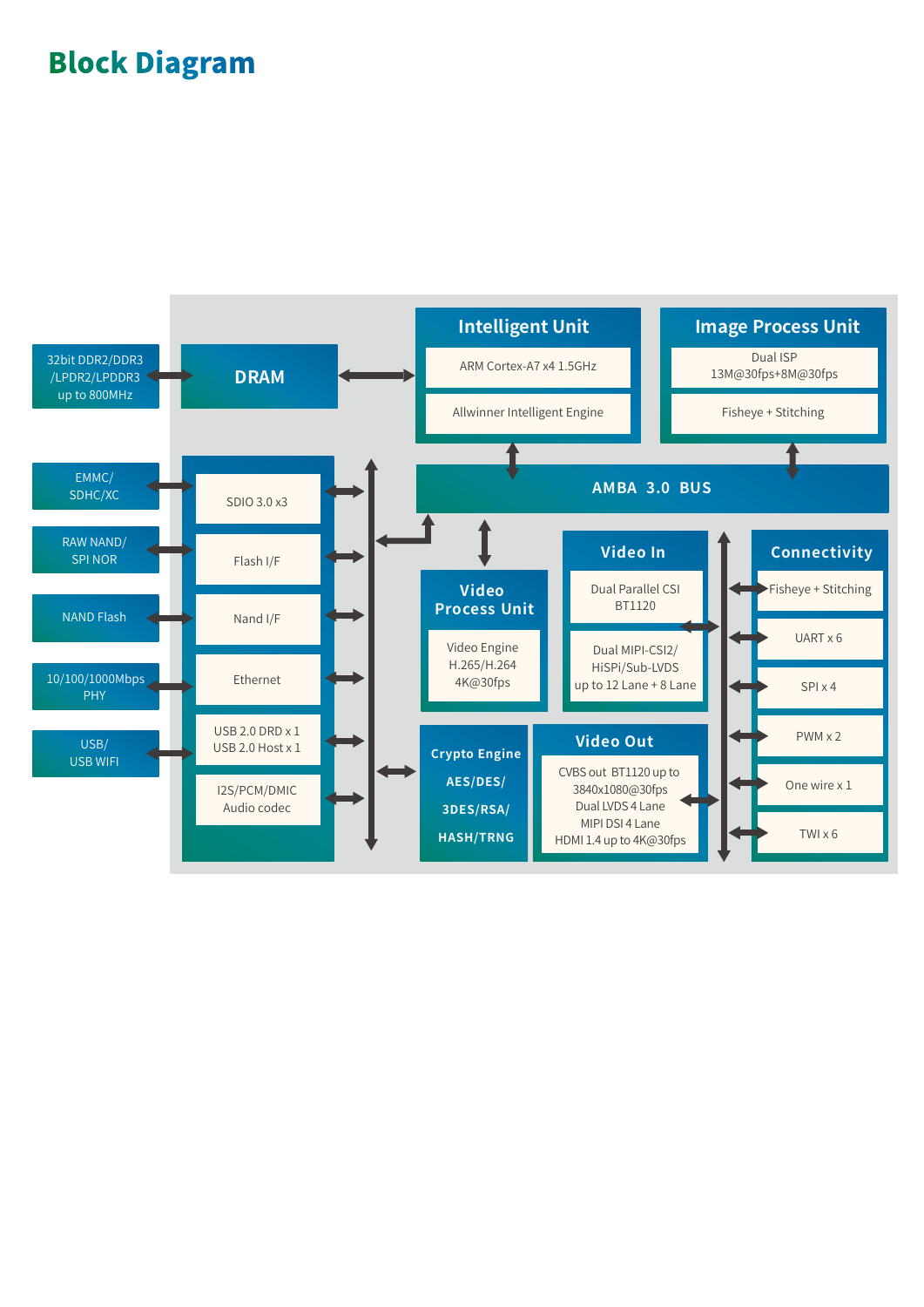### **Application Diagram**



#### ABOUT ALLWINNER

Allwinner Technology is a leading fabless design company dedicated to smart application processor SoCs and smart analog ICs. Its product line includes multi-core application processors for smart devices and smart power management ICs used by brands worldwide.

With its focus on cutting edge UHD video processing, high performance multi-core CPU/GPU integration, and ultra-low power consumption, Allwinner Technology is a mainstream solution provider for the global tablet, internet TV, smart home device, automotive in-dash device, smart power management, and mobile connected device markets. Allwinner Technology is headquartered in Zhuhai, China.

#### CONTACT US

For more product info, please contact service@allwinnertech.com, or scan the QR code to follow us on Wechat.

This brief is for reference only and has no commitment. All content contained herein is subject to changes without notice. ©2018 Allwinner Technology Co., Ltd.

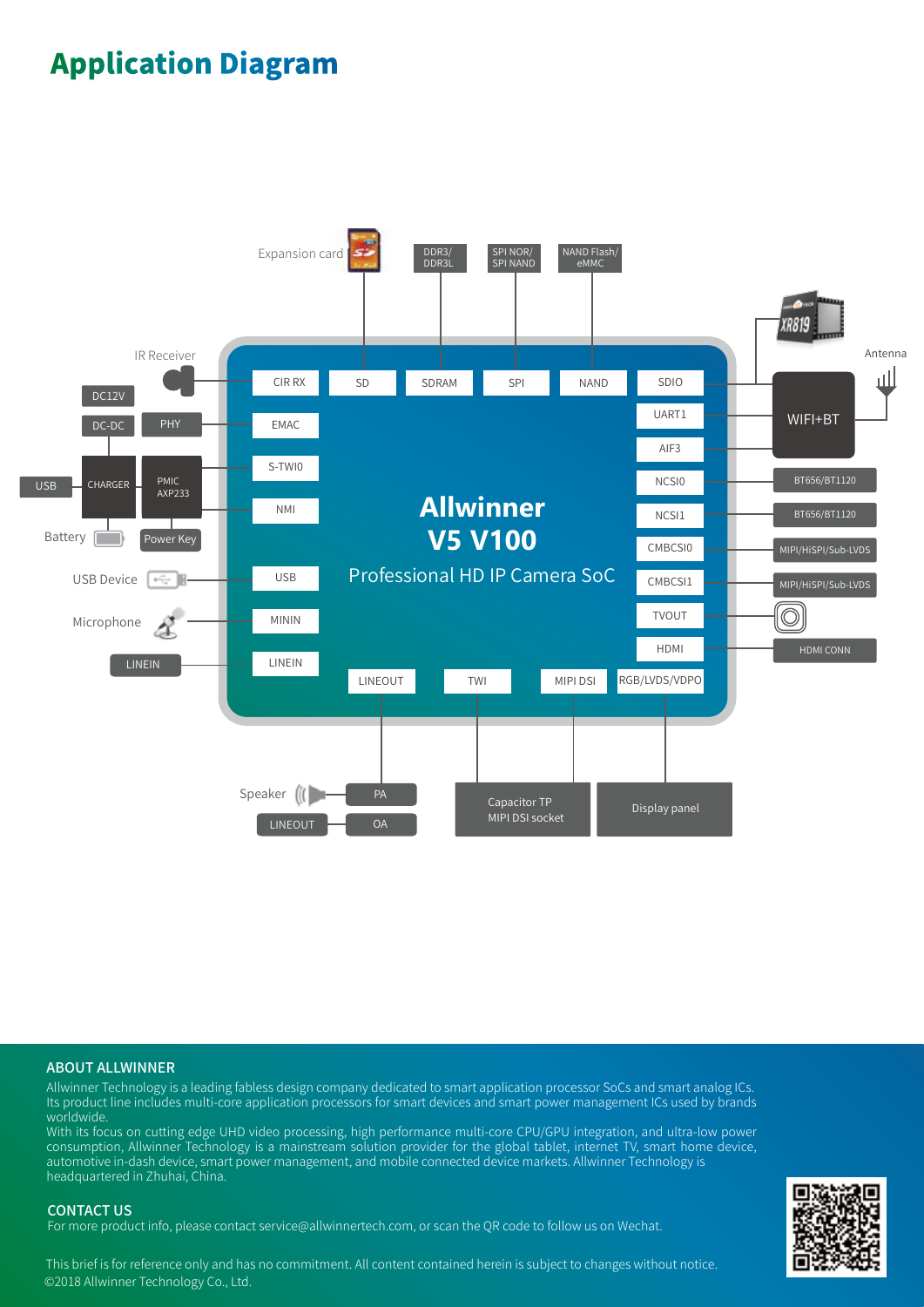



# **4K@30fps**

# high-level camera solution

### **Overview**

As a specific SoC in video encoding industry designed for HD IP Camera, the V5 DV100 integrates dual-channel independent ISP, and uses the latest H.265 video compression encoder in the industry that supports encoding of multiple streams. Integrated intelligent analysis accelerate engine supports various intelligent analysis applications such as intelligent motion detection, perimeter protection, and face detection. By independent image processing engine, the V5 DV100 supports Lens distortion correction, Fisheye and PTZ calibration. It also supports real-time stitching for two-channel images ( panoramic 360°, wide angle 180°), and picture rotation by 90° or 270° .The V5 DV100 integrates various sensor interfaces including HiSPi, Sub-LVDS, MIPI, Parallel interface, as well as advanced low-power technology and architecture design, which significantly reduces the BOM cost of the HD IP camera based on the V5 DV100. The Allwinner SDK features high stability and ease of use, supports rapid mass production, and facilitates system layout of IP Camera and 4K action cameras.

### **Highlights**

| π |  |
|---|--|

Quad-Core ARM Cortex-A7, frequency up to 1.5GHz, with high performance of extending capability.

Integrated intelligent analysis accelerate engine, support various intelligent analysis applications such as motion detection, perimeter defense, video diagnosis and face detection.



Support 4K30fps H.264/H.265 encoding and Real-time multi-stream encoding capability : 3840x2160@30fps+VGA@30fps+3840x2160@1fps picture capture.



Integrated dual-channel independent ISP, support dual-channel Sensor input and recording.



High system integration, with a wide range of connectivity and interfaces, including sensor interface such as HiSPi/Sub-LVDS/MIPI/Parallel, various output interfaces such as RGB/LVDS/MIPI/HDMI, and as well as audio codec,GMAC etc.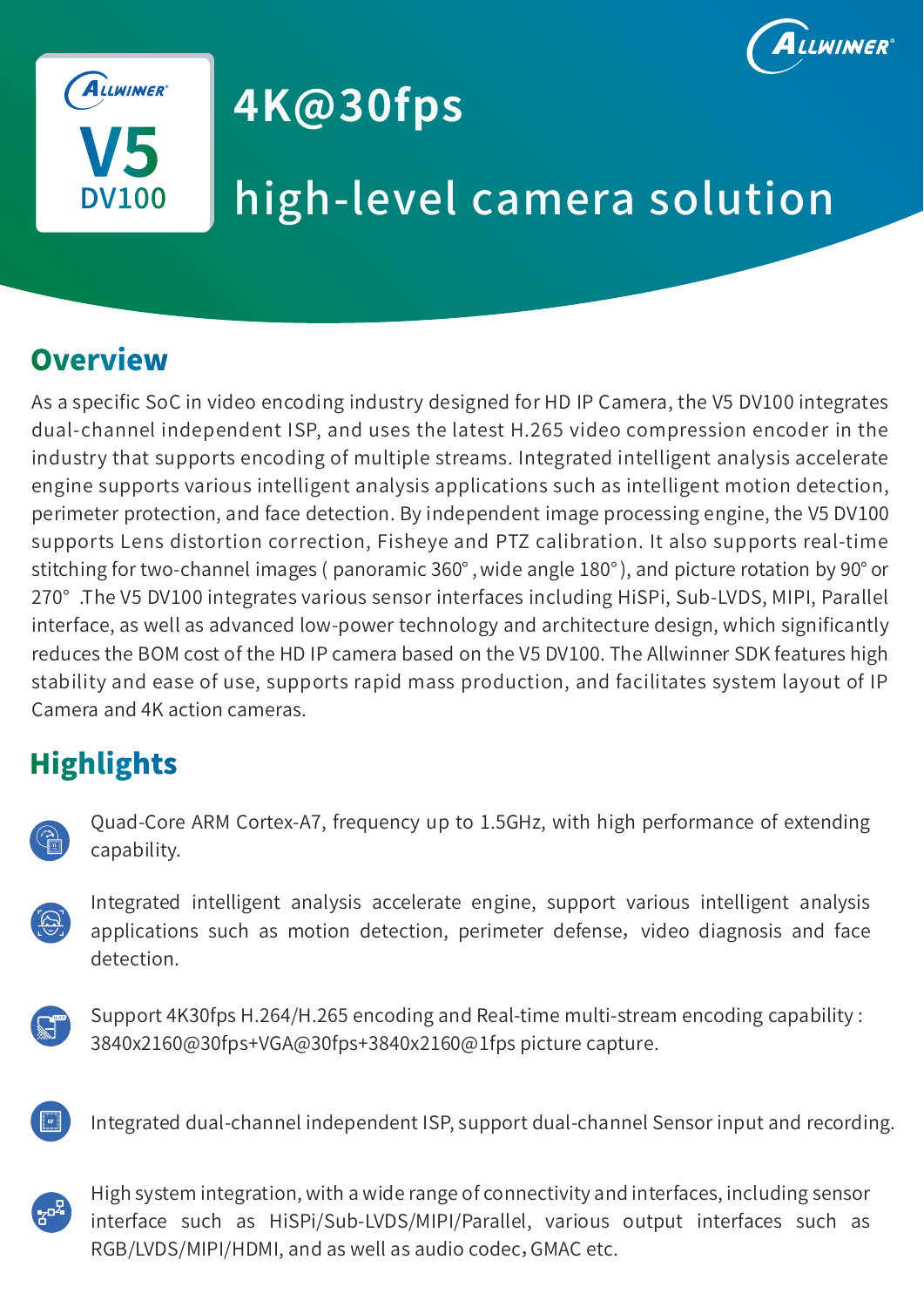### **Feature List**

### **Processor Core**

- Quad-Core Cortex A7@1.5GHz
- Neon acceleration, integrated FPU

### **Video Encoding/Decoding Performance**

- H.264 BP/MP/HP, H.265 Main Profile encoding
- I/P Frame, Smart P frame reference
- MJPEG/JPEG baseline encoding
- Real-time multi-stream H.264/H.265 encoding capability:-3840x2160@30fps+VGA@30fps+ 3840x2160@1fps snapshot
- Maximum JPEG snapshot performance of 3840x2160@30fps
- Maximum H265/H264/MJEPG decoding performance of 3840x2160@30fps
- CBR,VBR modes
- Encoding of eight ROIs
- Support Frame Buffer Uncompression

### **Intelligent Video Analysis**

• Integrated AIE, supporting various intelligent analysis applications such as motion detection, perimeter defense, video diagnosis and face detection

### **Audio Interface**

• Integrated audio CODEC supporting 20-bit audio inputs and outputs

- I2S interface for connecting to an external audio CODEC
- Dual-channel differential MIC inputs for reducing background noises

### **Video Interface**

#### **Input**

• Two sensor input, Main input support 4xLane MIPI/12xLane Sub-LVDS/4xLane HiSPi interface, second input support 4xLane MIPI/4xLane Sub-LVDS/4xLane HiSPi interface

• Compatibility with mainstream HD CMOS sensors provided by Sony, Aptina, OmniVision, and Panasonic

### **Output**

- One PAL/NTSC output for automatic load detection
- One BT.1120/BT.656 output interface
- One HDMI output, Maximum support 4K30fps
- One MIPI DSI output, Maximum support 1080P60fps
- One RGB/LVDS output

### **Audio Encoding/Decoding**

- Voice encoding/decoding complying with multiple protocols by using software
- Compliance with the G.711, G.726 and ADPCM protocols
- Audio 3A functions (AEC, ANR, and ALC)

### **Peripheral Interfaces**

- POR,External reset input
- Internal RTC, Integrated 4-channel ADC
- Six UART interfaces, Eight PWM interfaces
- One USB2.0 OTG, One USB2.0 Host
- RGMII/RMII in 10/100 Mbit/s full-/half-duplex mode and1000Mbit/s full-duplex mode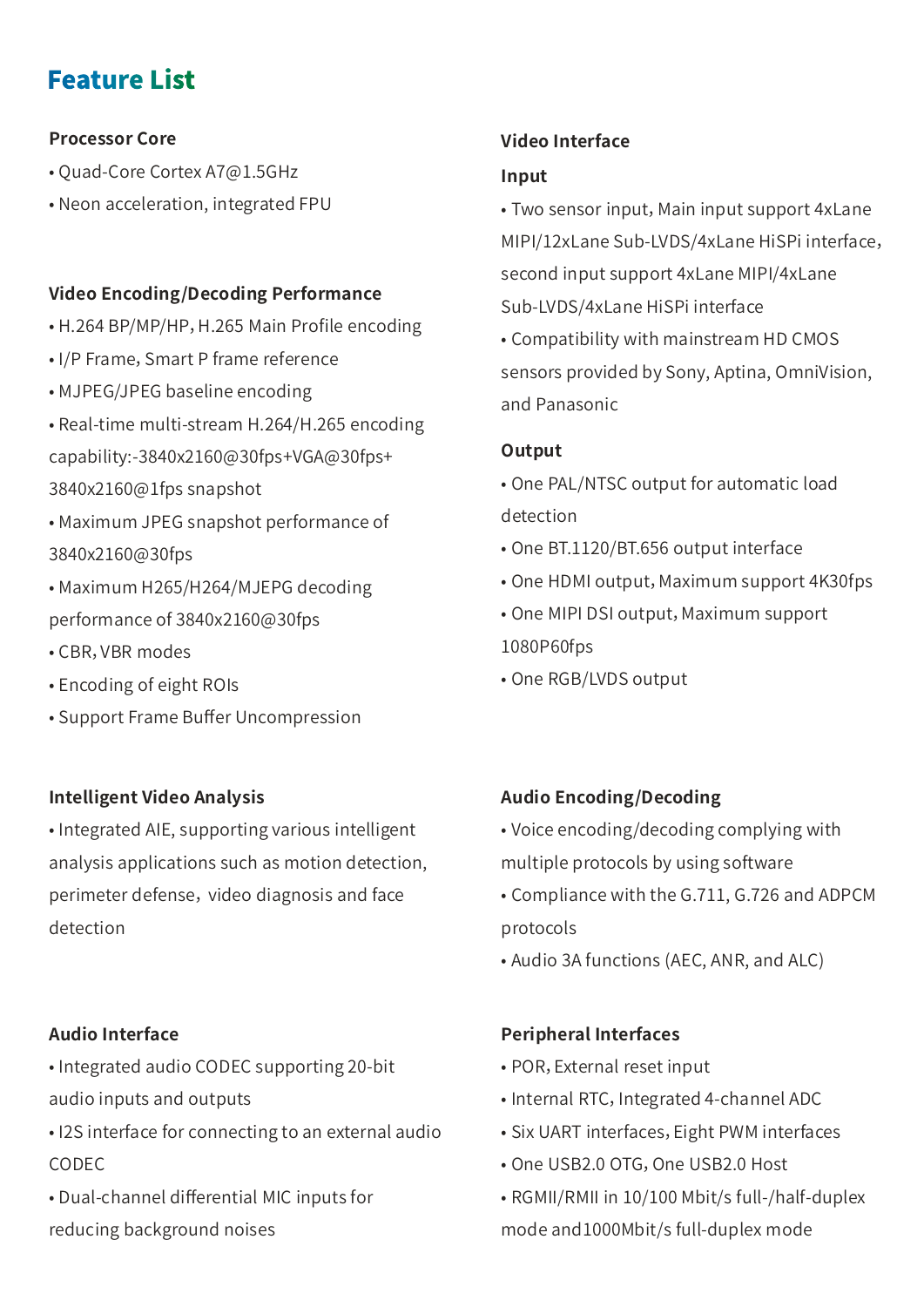#### **ISP**

- 2-channel independent ISP processing, ISP1 Maximum support 4224x3168@30fps, ISP2 Maximum support 3264x2560@30fps
- Adjustable 3A functions (AE, AWB, and AF)
- Highlight compensation, backlight compensation, gamma correction, and color enhancement
- Defect pixel correction, 2D/3D denoising
- Support Sensor Build-In WDR、2F Frame base/Line base WDR、Local Tone mapping
- Support 4-channel  $1/64 \sim 1x$  scale output, include
- 2-channel support Frame Buffer compression
- OSD overlaying of eight regions before encoding
- Picture mirroring and flipping
- ISP tuning tools for the PC

### **Video and Graphics Processing**

- Lens distortion correction and fisheye correction
- Binocular stitching(360° panorama,180° wide angle)
- Picture rotation by 90° or 270°

### **Graphics Display**

- 2-Channel Video layer, Maximum support 4K@30fps
- 2-Channel UI layer, Maximum support 1080P@30fps
- 2-Channel Video layer overlying 2-Channel UI layer
- Support Screen color enhance

### **SDK**

• Linux-4.4-based SDK

### **External Memory Interfaces**

- DDR3/DDR3L/LPDDR3/ DDR2/LPDDR2 interface
- 32bit LPDDR3 with the maximum frequency of 667 MHz
- 32bit DDR3/DDR3L with the maximum
- frequency of 800 MHz
- SPI NOR flash interface, Maximum capacity of 32 MB
- 1-/2-/4-wire mode
- 3-byte or 4-byte address mode
- SPI NAND flash interface, maximum capacity of 512 MB
- eMMC 5.0 interface, maximum capacity of 2 TB
- NAND flash interface,Components with 8 GB or larger capacity
- 8-bit data width
- 4-/8-/24-/40-/64-/80-bit ECC
- Booting from the SPI NOR flash, SPI NAND flash, or NAND flash

### **Peripheral Interfaces**

- POR,External reset input
- Internal RTC, Integrated 4-channel ADC
- Six UART interfaces, Eight PWM interfaces
- Three SD3.0/SDIO3.0 interfaces
- One USB2.0 OTG, One USB2.0 Host
- RGMII/RMII in 10/100 Mbit/s full-/half-duplex mode and1000Mbit/s full-duplex mode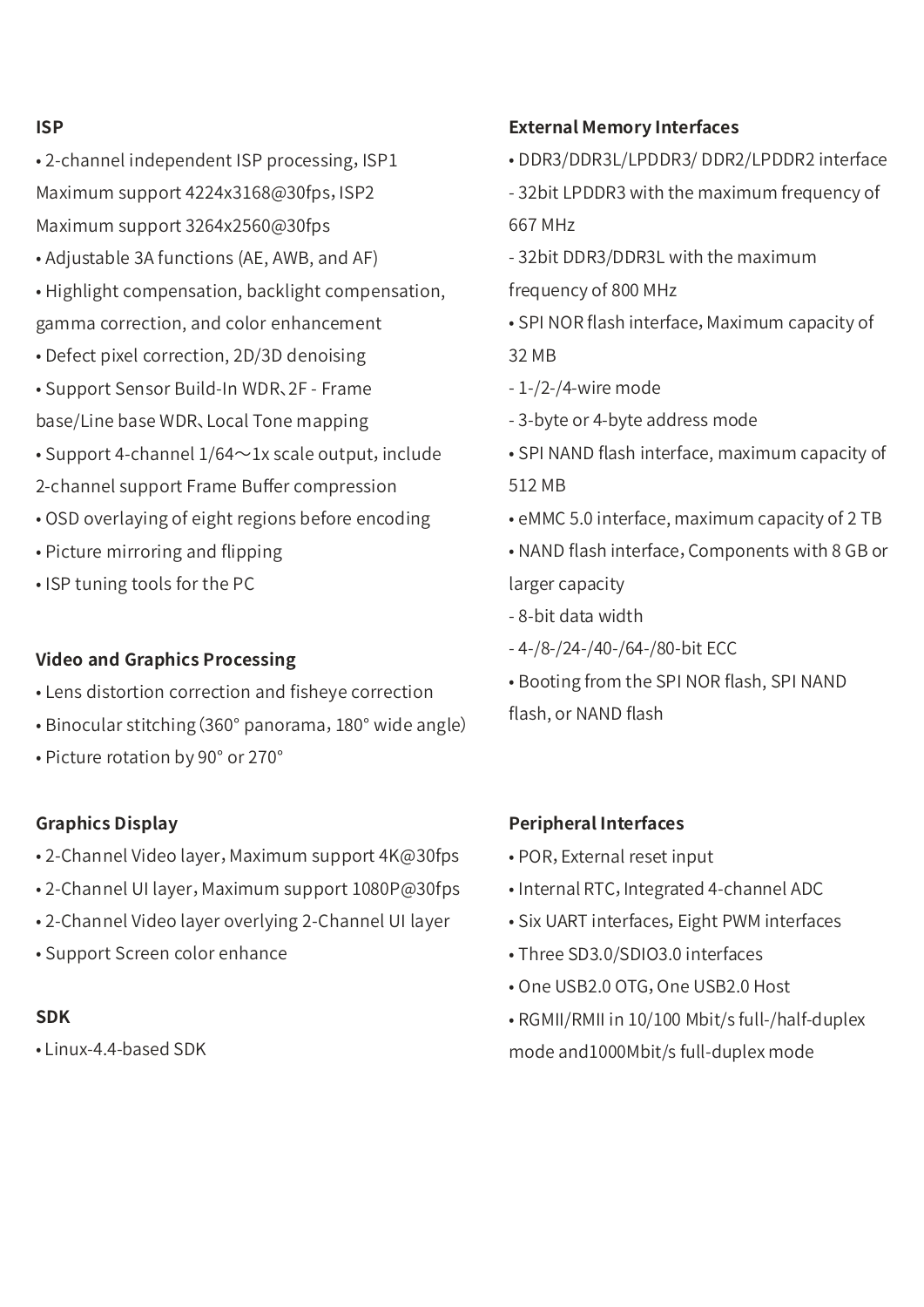### **Physical Specifications**

- Power consumption
- TBD
- Multi-level power saving mode
- Operating voltages
- 0.9 V core voltage
- 3.3 V I/O voltage and 3.6 V margin voltage
- 1.5 V, or 1.2V DDR3/3L/LPDDR3 SDRAM interface

voltage

- Package
- RoHS,TFBGA
- Body size of 14mm x 14mm, Lead pitch of 0.5mm

### **Security Engine**

• AES, DES, and 3DES encryption and decryption algorithms implemented by using hardware

- RSA1024/2048/4096 signature verification algorithm implemented by using hardware
- Hash-SHA1/256 and HMAC\_SHA1/256 tamper proofing algorithms implemented by using hardware
- Integrated 1.5Kbit Efuse storage space

### **Block Diagram**